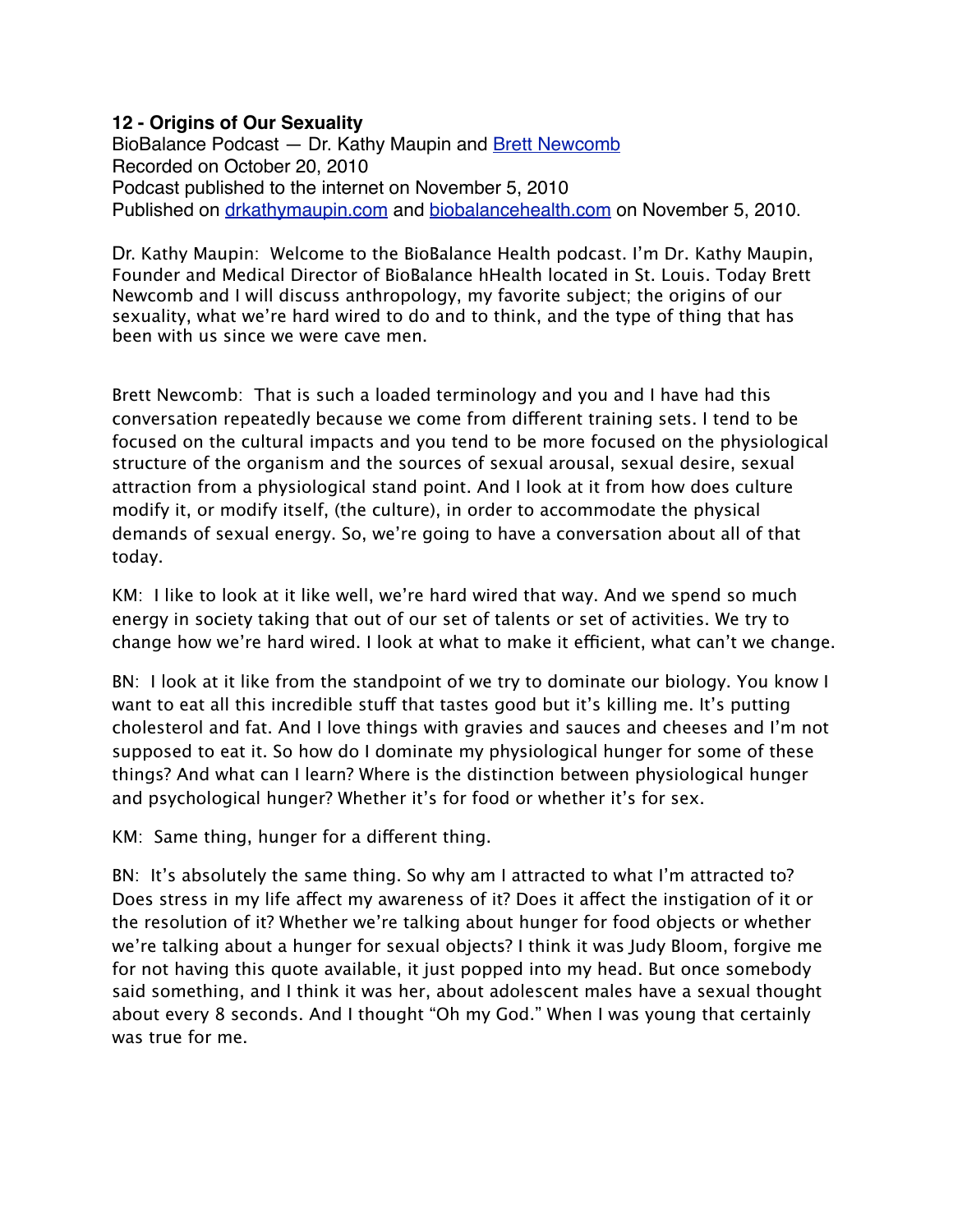KM: And that's hard wired. No one's going to be able to change that, which is our problem with teenage sex, teenage children out of wedlock. Because it's our strongest instinct to have sex and have sex early to help fill the planet. That hasn't gone away.

BN: So that comes from what you call the procreative urge.

KM: Right.

BN: The physiology kicks in when we go through puberty.

KM: And testosterone is at its highest, growth hormone it at its highest, and that makes our brains very highly sexed.

BN: All systems are firing and they're all firing at the target of procreating. So physiologically there's an imperative that impels us to be aware to recognize or experience hunger and to seek some level of satiation to quiet that physiology down. So then we develop all kinds of behaviors, I say we develop them but they just occur. I mean babies will masturbate. Young kids will masturbate.

KM: Yea I've done ultrasounds of babies; boys in the womb are masturbating.

BN: In utero.

KM: Masturbating is kind of a natural thing, you can't stop that, you can't take it out of being human.

BN: So when a father says to his son, get a grip on yourself, he's actually months too late.

KM: Yea.

BN: But get a grip on yourself, in terms of you have to learn socially appropriate responses to those urges that are adaptive to the culture that you live in and they are different in different cultures.

KM: That's true and no matter how smart we get or how socialized we get this part is the part that's not going away.

BN: I once had a couple come in and see me. They had a 4 or 5 year old son that they had just put in school. And they were concerned because he constantly sucked his thumb and fondled his genitalia. And they were worried about, you know "what should we do about that, what should we do about that?" And there are things that you begin to teach them that are not shame based and are not physical punishment based but you have to teach them to control the physical release or the physical outlet of the urge. But what I told them is don't worry about it, I taught high school for 20 years and I never saw a young man come in and do those things that didn't intend to do those things. It's not a compulsion that you can't learn to masturbate. And part of the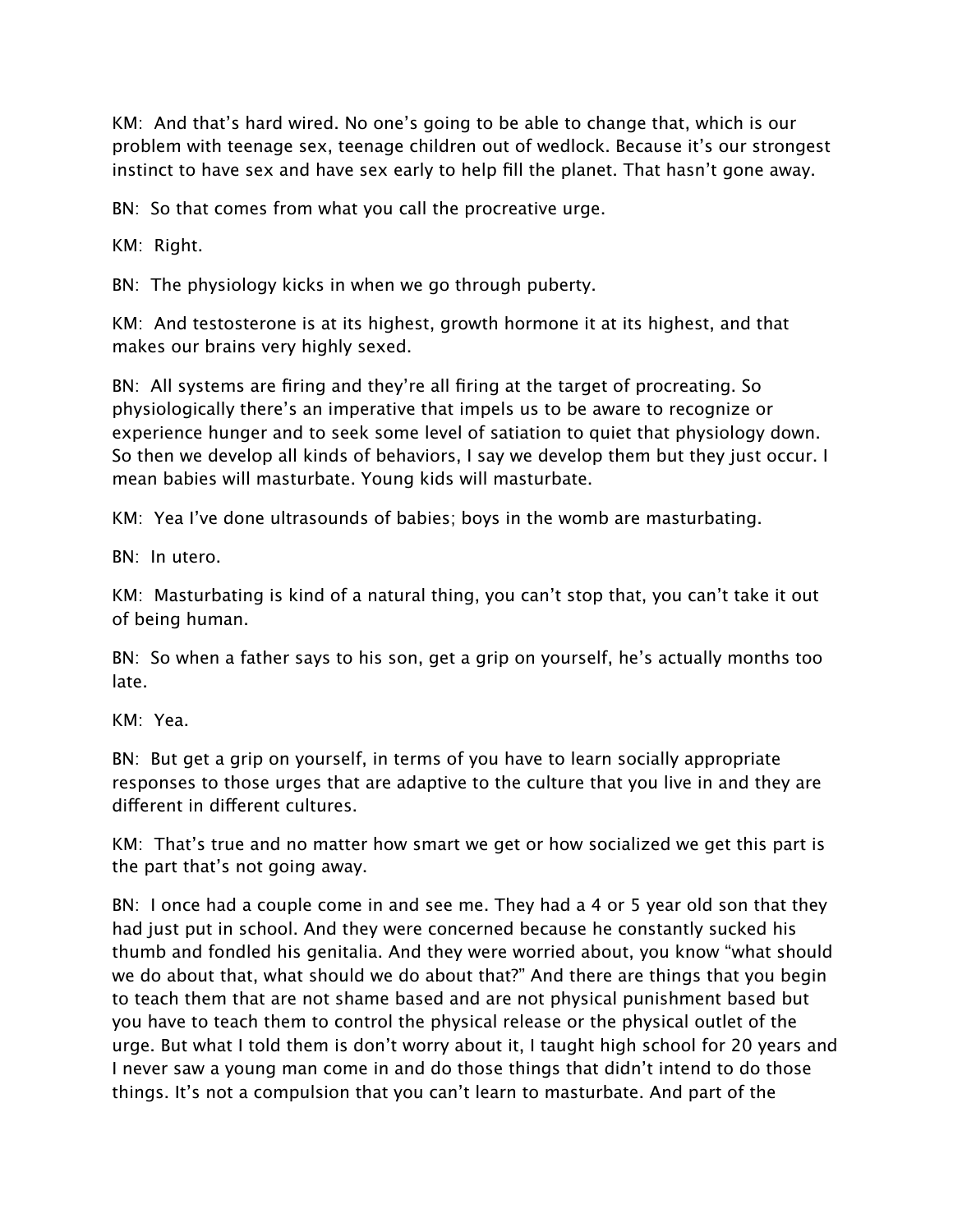challenge of our lives is to ride the rhythms of those physical urges in socially appropriate ways.

KM: And live within our own society.

BN: And live within our own society. Absolutely. And it is such; I mean a lot of what I deal with in counseling revolves around accommodations that people have made about sexual issues in their life, desires that they have, fantasies that they have, things that their religion tells them is forbidden or are only acceptable in certain restricted parameters. And then as a physician you have people coming to you, I would think, from the other end of the same stick. To say "okay, this happened to me and I want some help with it in some way." So maybe you can speak to what you know about sexual arousal, sexual energy, procreative urge, from the physician perspective.

KM: When people came to me when I was just GYN or OB, it was an unwanted pregnancy or it was a sexually transmitted disease they got by being sexual and they viewed it as a punishment. And it's hard to explain, give them grace and say this is a natural urge and you've succumbed to it. So now, yes we have to deal with this, and then you're going to have a baby. Even if that wasn't your plan. But that they're really okay. They made a mistake, humans all make mistakes. In terms of societal rules usually they're based on the things that are hard wired in us, the urges that are hard wired in us and giving my patients grace about that and being able to accept it and move on, let's deal with the problem at hand, is usually how that's dealt with. Now I'm dealing with people who, even though they have all these instincts, instincts are dependent on having all your hormones present. And if they don't have the hormones present, they've lost the desire to procreate, probably because they're menopausal and they weren't meant to procreate at this stage. But when they get their hormones back, then they get their sex lives back. I have a whole different kind of problem now. It's not oh you've made a mistake generally or you have a problem in your marriage. It's you have a problem in your marriage because you're not having sex with your husband or you wife, because you don't have that urge anymore, because your bodies changed.

BN: Because your bodies changed. So we're not talking about the more extreme fertility interventions of a 60 year old woman carrying a fetus.

KM: No in fact I don't, actually I've never had to deal with something like that.

BN: You read about those things in the news media and because they're so unusual they're treated as really, really bizarre. And so then you get into conversations about these issues and automatically seem to stand at the edge of the mainstream.

KM: Well and you think logically, logic is your thing, but logically we shouldn't die before our children are mature. So having a baby at 60 something and dying in your 70's, they would not be mature in our society.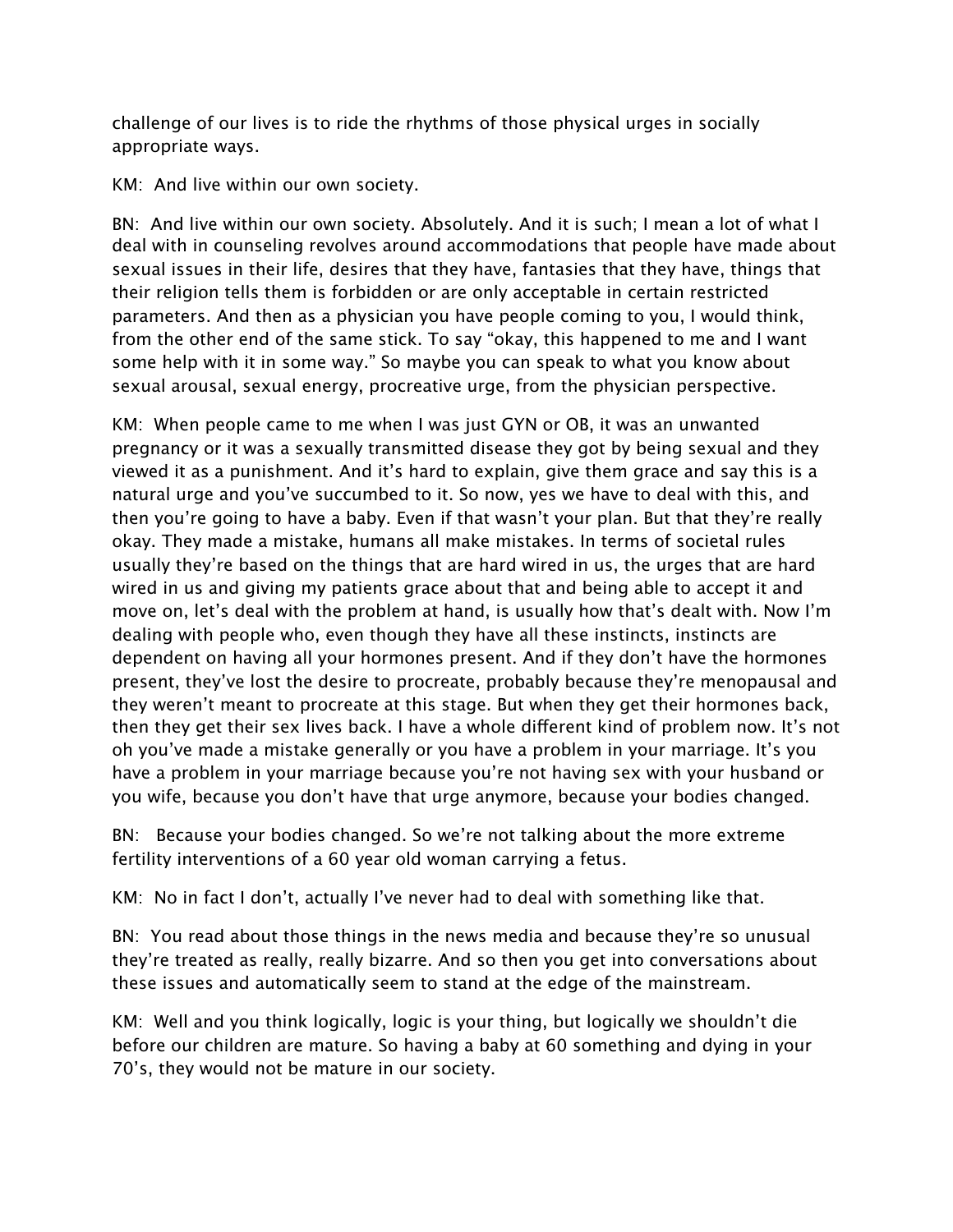BN: And that's a real concern. In any culture how do we sequence our birth population to fit what the resources in the community are and the ability of us to feed them and house them and supply them but also as parents to take care of them. To that end you and I have had some conversations and there is literature out there that talks about the differential approaches genetically for men and women in terms of these issues of attraction and procreation and the urge to nest, to create families, to have monogamous marriages. Is monogamy a cultural situation or is it a physiological situation.

KM: Monogamy actually is not instinctual. It is something that we've developed in society.

BN: So then is any form instinctual. Is polygamy instinctual or is polyandry instinctual.

KM: Define.

BN: Well polygamy where one man has several women. Polyandry is where one woman has several men.

KM: That's why you go back to anthropology and say what was wired for us.

BN: There are cultural reasons for both of those patterns that you can go back and identify.

KM: When we were all in Africa where the origin of our species or humanity is then there was plenty of things to eat and our job was to have babies. We were meant to populate the earth.

BN: Go forth and multiply.

KM: And so women can only populate one baby at a time. But men can bring about multiple pregnancies.

BN: So as you go up the ladder among mammals as mammals become more complex, the breeding strategy for those mammals changes. Instead of having litters they have one or two offspring at a time. And the same thing is true for human beings.

KM: Right, humans were made to have one baby at a time.

BN: So outside of I guess physical accidents where the cells subdivide and you get twins or triplets or quadruplets or those accidents that occur because we're playing with the systems in term of fertility treatments, you now get some situations where some people have a litter, John and Kate make 8. But most of human kind throughout most of human history has had one baby at a time.

KM: Yes. But it's the woman taking care of the baby after impregnation, so what anthropology tells us is that generally a man would stay with the woman he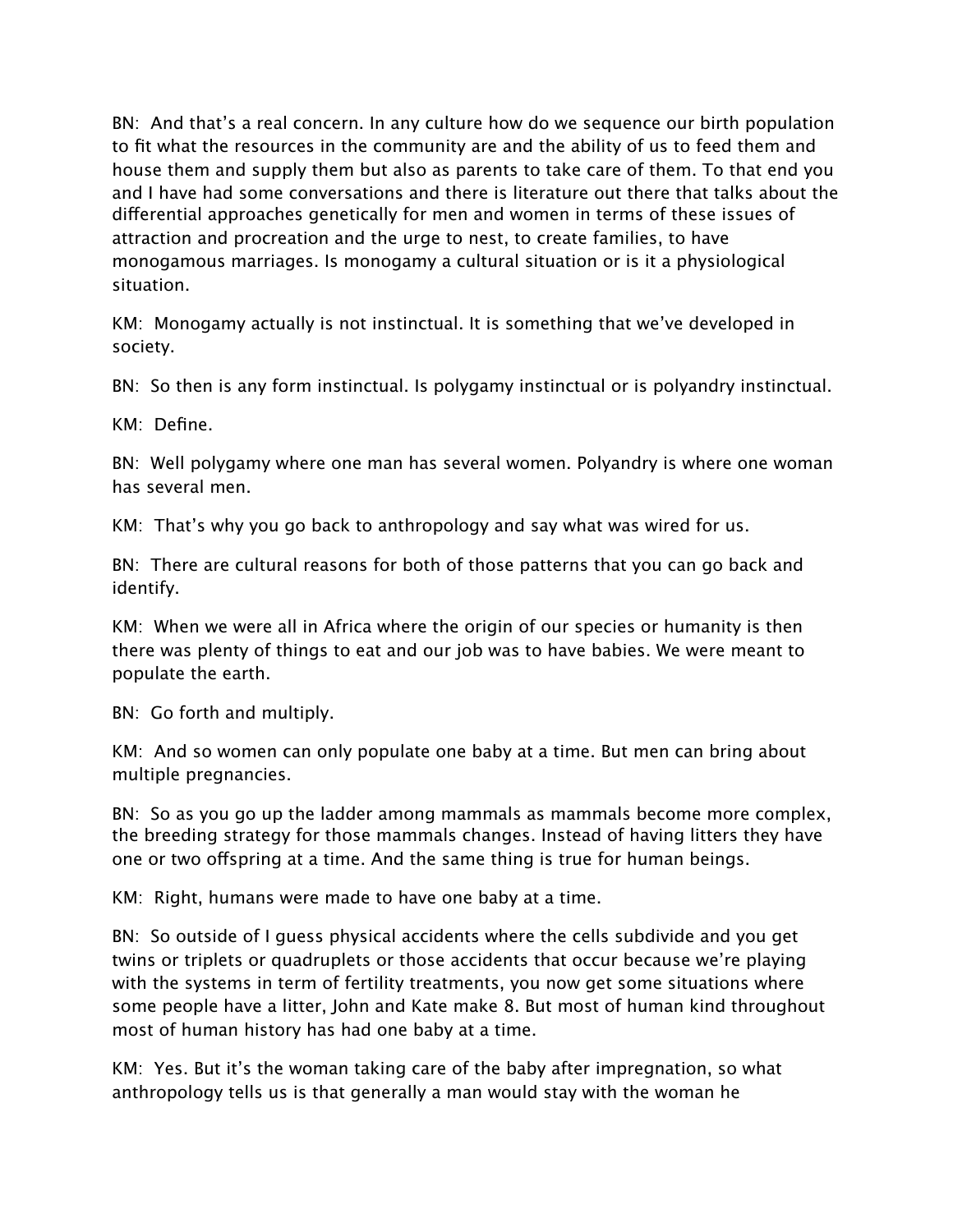impregnated originally for an 18 month period, because that got her through the attachment, the pregnancy and a few months of breast feeding. But then she's not fertile for the rest of her breast feeding so generally they would change partners or they would have multiple partners at the same time. With the purpose being fill the world with people. And children died early. So there was a great death rate in babies and children. And to get an adult from a couple of two people would maybe take 6 or 8 children.

BN: To have one reach adult hood.

KM: So you have to make more children than those two people to make the population grow. The goal would be to have three or more actually reach adulthood so that they could then have more babies. However adulthood was 12.

BN: So those things adapt. You talk about hunting and gathering societies you talk about agricultural or Gregorian societies and industrialized societies as the methodology for survival changes. Then the statistics for women dying during childbirth, women living through childbirth, how many babies an average woman would have or attempt to have; all of those things begin to change because the culture has changed.

## KM: Absolutely.

BN: So now we're in a situation in our culture where we live longer as a group, as a population, than anybody ever has. And our bodies are still functioning according to imperatives that are tens to thousands of years old. So our cycles are constructed to have us go through the curve and die off at 35 or 40 but we're living to be 80 or 85. So what happens to the sexual urge, what happens for sexual outlets? I mean if I'm in the nursing home is there going to be a way for me to have any kind of sexual energy or any kind of sexual intimacy that maybe nurtures me in ways that are not specifically sexual functions but that are part of that process for me?

KM: There are some very active nursing homes. But having said that, because we've changed and we've become intellectualized and we've changed the norms for our society and society has become more intellectual and we've found ways to live to 90 or 100, now we've figured out how to get there. We haven't figured out how to have a quality life that way. So what happens is we were supposed to die off like all other mammals after we were able to make babies. Since we didn't make babies anymore, than our life span should be over because our job was over. Now we've extended our lives so much with medicine, clean water, immunizations, all of those things, yet we haven't been able to successfully extend our productive lives because we haven't embraced the fact that to get past this change at 50 or 40 where we lose our hormones, we actually need them back to live a quality life as we know it. Our quality of life is not just serving and living in a nursing home for 20 years at the end of our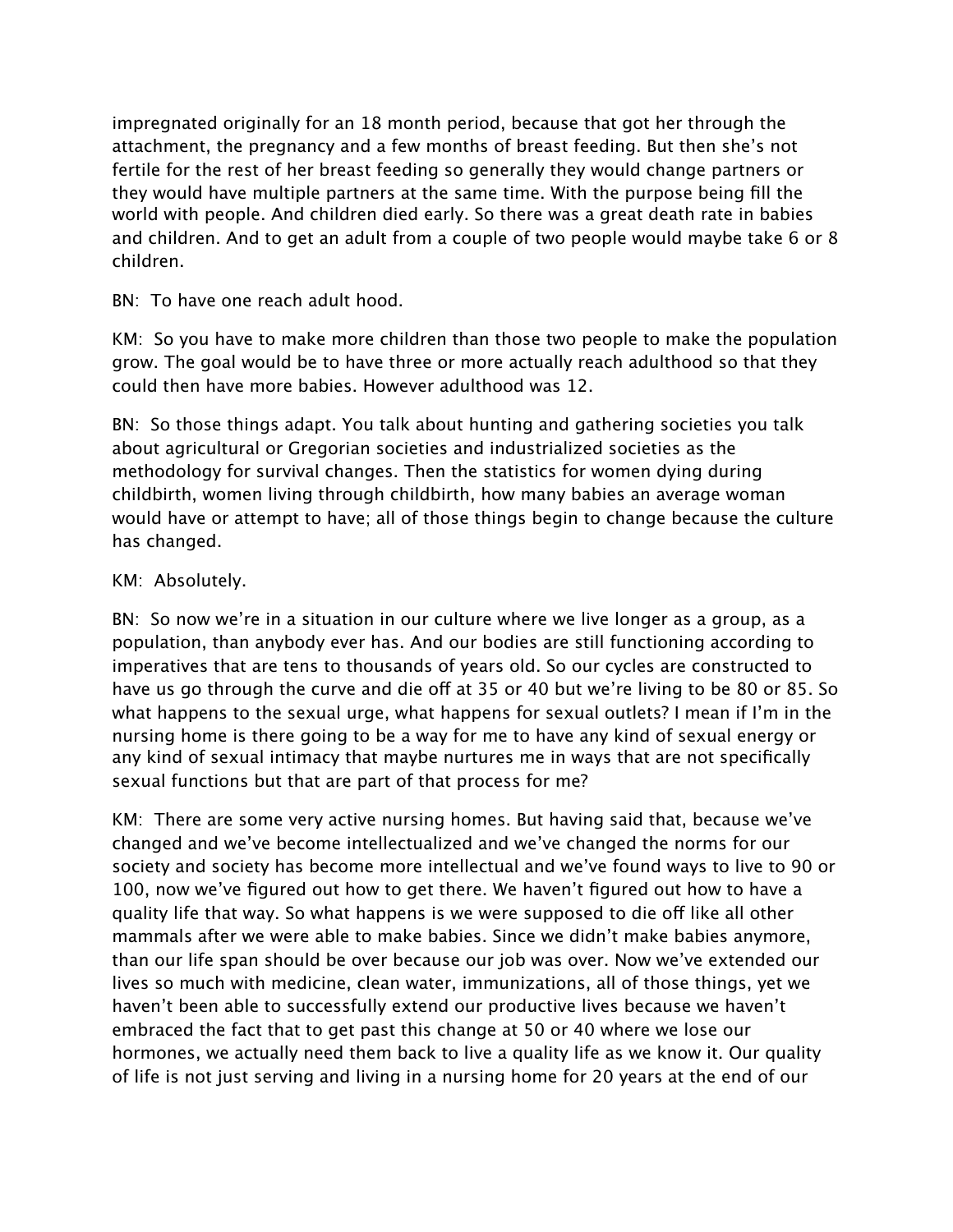lives. It's actually living and producing creative work. All the things that you can do once you've retired from the job that fed your children.

BN: Yes, I don't want to be parked at the end of hall waiting to die.

KM: That's actually one of the major goals of my practice. Is to let people have a quality life or guide them to have a quality of life their whole life. And not be in a nursing home or not lose their mind or their body. Usually people lose one or both. But they're still alive, their heart's beating.

BN: So I may have a retirement age for social security in terms of my working life. But I don't have to have a retirement age in terms of my partner and an attraction or a sexuality.

KM: Right, and as long as two people in a couple are willing to embrace the fact that they both need their sexuality.

BN: So you have couples in their 70's who come and see you for treatments to maintain their ability to still have an active and functional and regular sexual experience and you're successful in that.

KM: Yes I have a couple that's 85 and 87. And they're smiling all the time.

BN: 85 and 87? And they're still doing it? That's hopeful.

KM: Because part of this whole thing is that we're wired to be sexual beings. It makes us healthier, it makes us feel better. We get endorphins; we get all kinds of perks from having sex that make us feel better, less depressed, more secure.

BN: That's kind of serendipity. Those are ancillary benefits. In our last podcast we were talking about hormone replacement therapy and the physiological benefits in terms of aging, osteoporosis, heart disease and so on. But there is an ancillary benefit of the intimacy and the relationship strength that comes from having a compatible, physical, satisfying relationship.

KM: Absolutely. And you know people who are married live longer, both men and women. Part of that has to do with just cohabiting and taking care of one another. But the rest of it has to do with having a satisfying emotional and sexual relationship.

BN: So if I make a commitment to a woman to ride the river as they used to say in the frontier days.

KM: What does that mean?

BN: To ride the river with her? To take the journey to the end of our lives together, I don't have to lose the saddle. So to speak.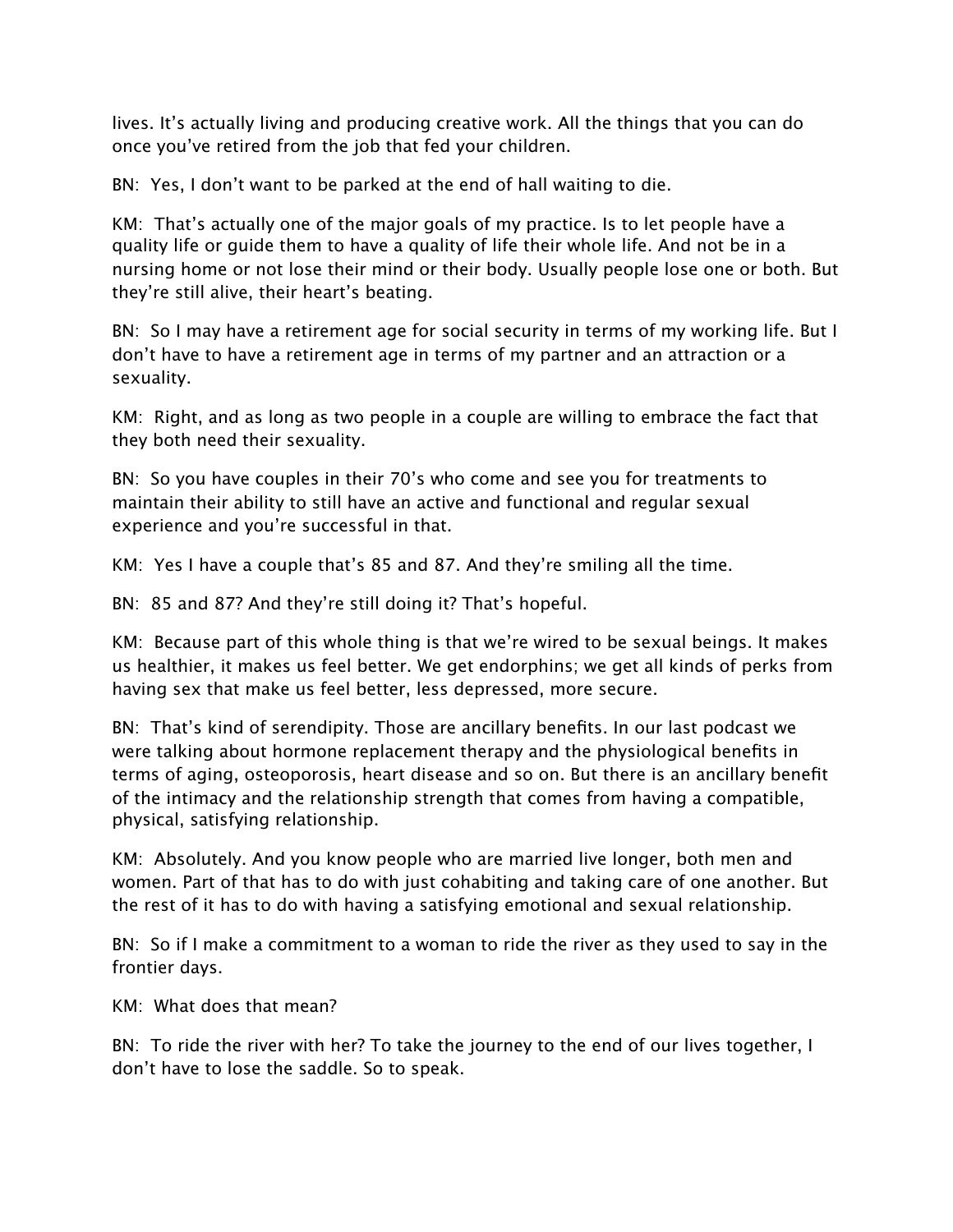KM: So to speak. I've actually never heard that one before and I've heard a lot of them. You don't have to lose that and that's something that, even though we are trying to control those instincts, we've had from day one. We control them, we try to keep them in a very societal safe place. We shouldn't have to lose everything. We shouldn't have to lose our safe place. We shouldn't have to lose our sexual desire. We shouldn't lose our sexual gratification or fantasies. But when our hormones are gone, people lose all of that and the saddest problem is when people are monogamous and they are married and one of them loses their hormones and the other does not. And then one or the other replaces their hormones and sees the values in it and the other does not. Then we have a very inequitable position and that's when I send them to you, because I don't fix that kind of problem. I can only replace their hormones. That takes a lot of counseling and negotiating.

BN: Right. Yes, the mentality of perception and awareness and the willingness to make the effort that's involved or take the risks that's involved to try and restore that relationship or restore that balance is a psychological issue. You're dealing with the physiological aspects of that, and what you've told me is that sometimes, and it varies according to couple, but sometimes the physiological restoration is enough but sometimes it is not. Now the body may restore but the relationship may need some work.

KM: Yea, or the relationship needs to come to you before both partners will be replaced and will be able to think about having sex again.

BN: Because they're hurt or they're angry, they're tired, or they figure it's too much work, or they even think that it's the season of life so we're beyond that so just get over that.

KM: My favorite thing is "I just want to be all natural; I just want to let nature take its course". So I say "Okay, so you're going get wrinkled, dried up and die. That's nature." Now, because we've already made that first step to defy nature, we've cleaned our water, cleaned our environment, made things safe. We've done all those first steps. You can't just go "oh I'm not playing anymore" because now if you don't replace your hormones then you are just going to, not just die for 30 years God forbid or 40 years, you may have to live crippled, not being able to think or not being able to move or having arthritis that's so bad you can't function. But worse yet not having your normal instinct to have sex and have the benefits from it.

BN: And the primary benefit of that being intimacy, the connection, the anchoring connection to another person that makes the spice in terms of quality of life and life worth living. Not for everybody but for many people. That's the hunger that we have is to find somebody to ride the river with, to partner with, to always count on and be anchored to. And the sexual intimacy is one of the adhesive bonds that makes those relationships work.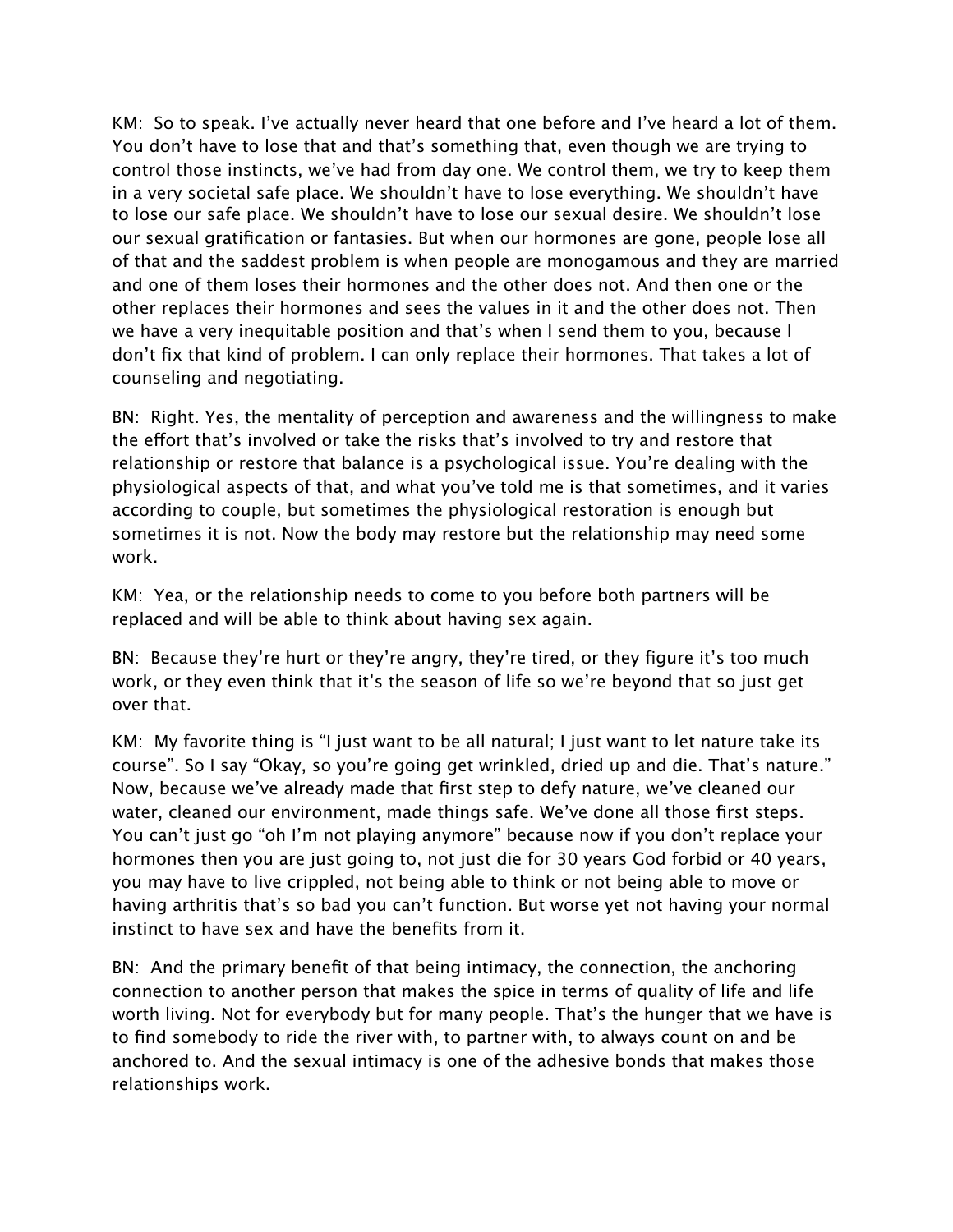KM: When you have a monogamous relationship, you cut a deal. You go into it cutting a deal that these certain things are going to happen within this relationship. And it's dishonest and unfair to just pull out of the deal, and say "sorry, not doing that anymore." I mean that's not the deal.

BN: Right, you leave somebody abandoned and rejected. And you can hang it on the hook of 'well, that's just the way life happens.'

KM: But that's not good for relationships. I don't think.

BN: It's not good for relationships at all. And the marvelous piece of this conversation is that you offer an alternative. There is something out there that can be done if people are willing to look at it. So there is hope.

KM: But you can't be forced to do it. I've had couples bring their spouse in and say "fix her" or "fix him." I can't do that part. I have to have the person want to have their lives back and that's a big jump and that's a psychological jump. But part of the point of talking about the progress that we've made from cave people to now is that we have now intellectualized everything. Sex is no longer sex. It means something else. It means intimacy or relationship. We are now, our society has now allowed us to be much more elevated in terms of our goals and what we want. Sex isn't just an urge that you then satisfy.

BN: What was that Walt Disney movie that was out 2 years ago, 3 years ago about the robot. The world had been destroyed and there was this little robot that was harvesting the trash.

KM: My daughter is 25, I just missed that one.

BN: Oh, well I still have a young child and we went to see it. All of the people lived in a space ship interacting through computers. They didn't talk to each other, they had physiologically, they were all fat, they couldn't walk, they couldn't stand, they didn't use their muscles. They just existed and consumed, connected through technology. And the whole point of the movie was rediscovery of the earth and regeneration of the earth and the people finally had to get out of their chairs and start to walk and function and see each other and have relationships again.

KM: And that's part of being human. None of this says that when we first were made, we were alone. We weren't alone, life is about relationships. However those relationships may be constructed dependent on society. It's about relationship with someone else. It's about touching, it's about holding, it's about nurturing, it's about being nurtured. All of those things are needs that human beings have and those are needs that need to be satisfied.

BN: So again the consistent message through all of these podcasts is that there are two critical ingredients in happy and successful relationships. One is the